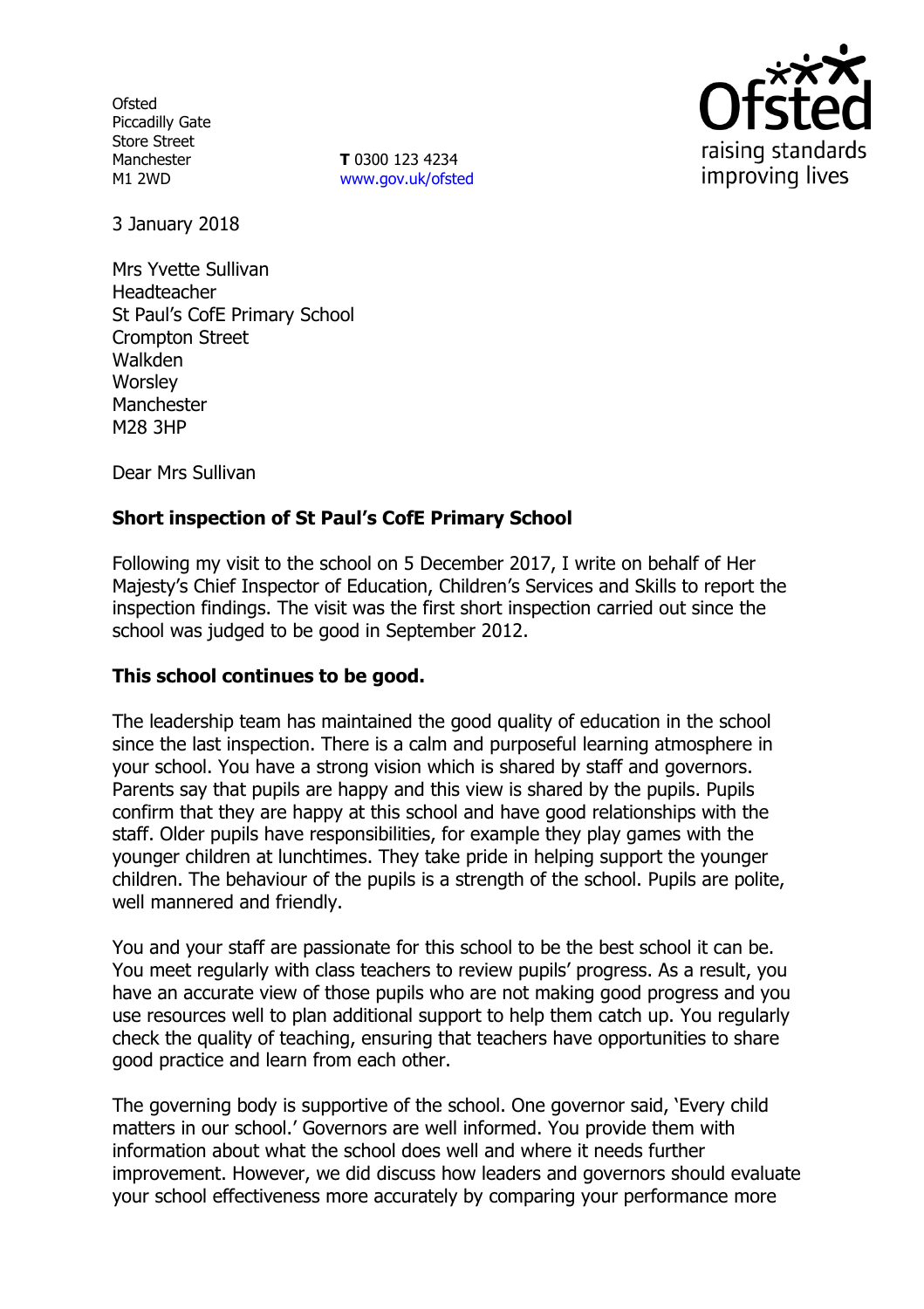

closely with national benchmarks. Governors visit the school regularly and are knowledgeable about the monitoring activities that take place and are beginning to develop their skills in asking challenging questions.

At the previous inspection, inspectors asked leaders to raise pupils' attainment in writing to the higher level seen in mathematics and reading. Since taking up post, you have made sure that standards in writing are high and that the quality and standard of writing is consistent across the curriculum. In the lessons that you and I visited, we found that work in pupils' books is of a high standard. Pupils take pride in their learning. Attainment in writing has been high for the previous two years in key stage 1 and key stage 2 when compared to the national averages. Punctuation is used to a high standard across all of the pupils' books. The quality of the presentation of work in pupils' books is good.

You work closely with partners from the Diocese of Manchester, Salford local authority and St Andrew's teaching school alliance, and your contributions are much valued. This work enables new teachers to learn from your experienced staff. This means that the expectations for pupils' achievement and progress in your school are high.

A further area of improvement from the previous inspection was for the school to extend the monitoring roles of newly established leaders. Since you have been in post, there has been a significant turnover in staff and the roles of leaders have changed many times. New leaders are supported with a mentor and they are a key component of the school's monitoring and evaluation cycle.

## **Safeguarding is effective.**

Leaders make sure that all safeguarding arrangements are fit for purpose. Safeguarding records are clear and accurate. All checks on the suitability of staff to work with pupils are robust. The curriculum and the school's website provide information in relation to staying safe. Staff and leaders have regular training and members of the governing body have been trained specifically in safer recruitment.

Safeguarding referrals are made in a timely manner and are followed up diligently. Leaders work with other agencies and parents, ensuring that support is provided where necessary. All of the pupils spoken with during the inspection felt safe. The overwhelming majority of parents who responded to Parent View, Ofsted's online questionnaire, feel that their children are safe, well cared for and well behaved.

# **Inspection findings**

 $\blacksquare$  The inspection focused on a number of key lines of enquiry, the first of which was related to how reading is taught. Reading progress has been low for the previous two years for pupils leaving Year 6. You are addressing this issue proactively. A new system for the teaching of reading has been implemented across the school to ensure improved outcomes. Pupils enjoy talking about books and taking part in a range of reading activities. Pupils whom I heard read, while in classrooms, read with fluency and confidence. Through this new approach to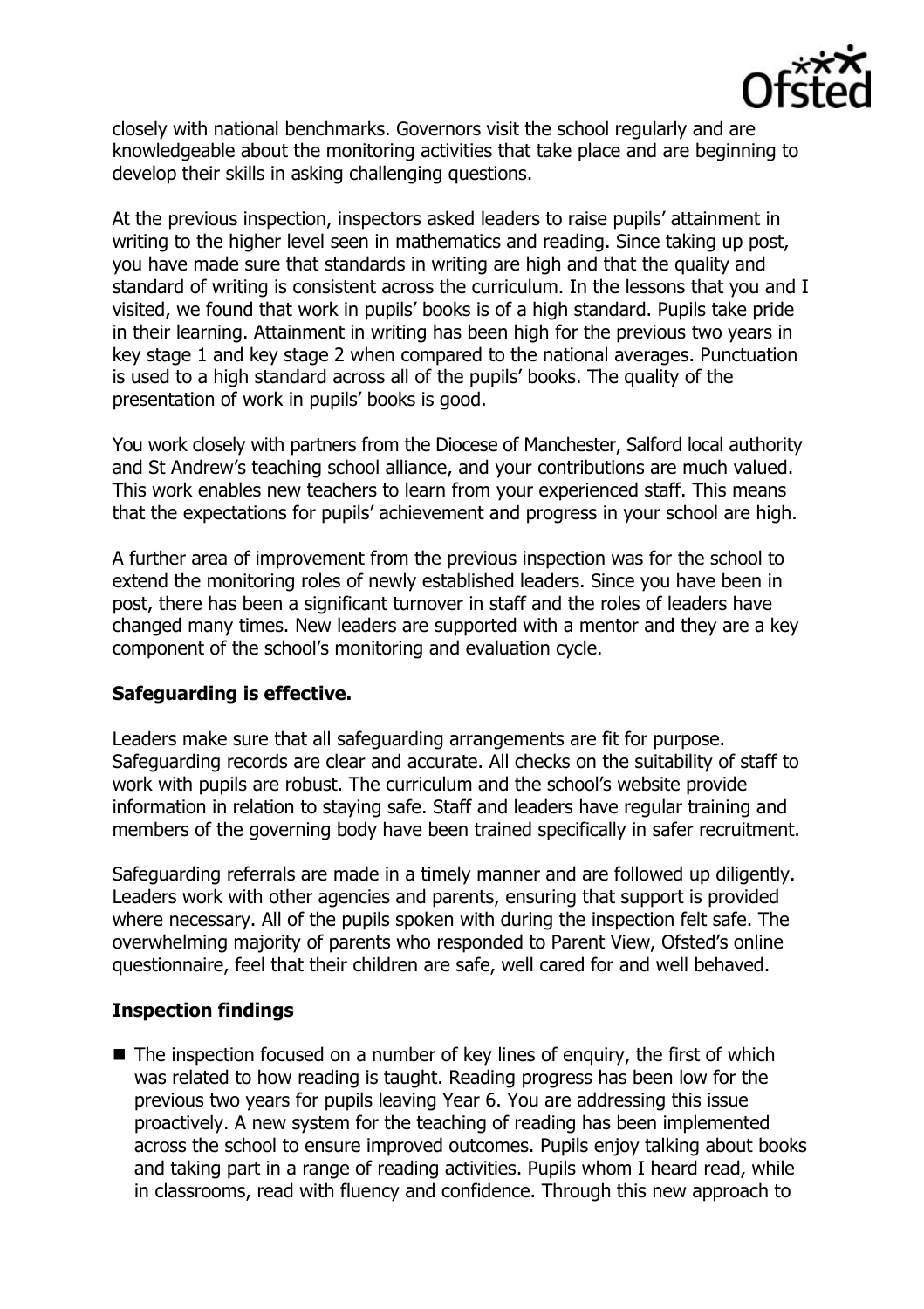

reading you aim to ensure that all groups of pupils meet age-related expectations. Governors recognise that progress in reading needs to improve, especially for the most able pupils in key stage 2. Pupils spoken with during the inspection are aware of how the new systems help them to develop as readers.

- $\blacksquare$  The second focus of the inspection related to the quality of writing in key stage 2. You explained to me why the school has no published data for writing for 2016/2017. This was due to a technicality. However, the in-house data for 2017 showed that writing attainment was better than the provisional national average. You and I looked at a wide range of books in all the classes we visited. The quality of writing is strong, not only in English books, but across all of the books that we looked at during the inspection. Wide-ranging, challenging tasks enable pupils to write effectively across the curriculum for a range of purposes. The quality of writing seen was well presented and pupils take pride in their work.
- During the inspection I also focused on the attendance of disadvantaged pupils. You and your staff know these pupils well and have robust systems in place for monitoring their attendance. Those pupils whose attendance is persistently low are tracked carefully. You meet regularly with parents in relation to attendance and you issue fines in accordance with the guidance you have received from Salford local authority. Rates of attendance for disadvantaged pupils have been low for the previous two years. However, rates of attendance for current disadvantaged pupils are significantly higher than this time last year for the same group, which shows that your actions are clearly having an impact
- Attainment and progress is strong in key stage 1. During the inspection, you and I looked at the quality of the learning taking place. We observed that all pupils are actively engaged in their learning. Teaching assistants are used effectively to support different groups of pupils. The tasks that pupils work on are well matched to their abilities. As a result, pupils in key stage 1 continue to make good progress.

## **Next steps for the school**

Leaders and those responsible for governance should ensure that:

- their view of the school's performance is measured more sharply against national benchmarks
- $\blacksquare$  they embed the recent changes to the teaching of reading to ensure that pupils, especially the most able, make stronger progress in key stage 2
- $\blacksquare$  governors routinely ask leaders challenging questions about pupils' progress.

I am copying this letter to the chair of the governing body, the director of education for the Diocese of Manchester, the regional schools commissioner and the director of children's services for Salford. This letter will be published on the Ofsted website.

Yours sincerely

John Donald **Her Majesty's Inspector**